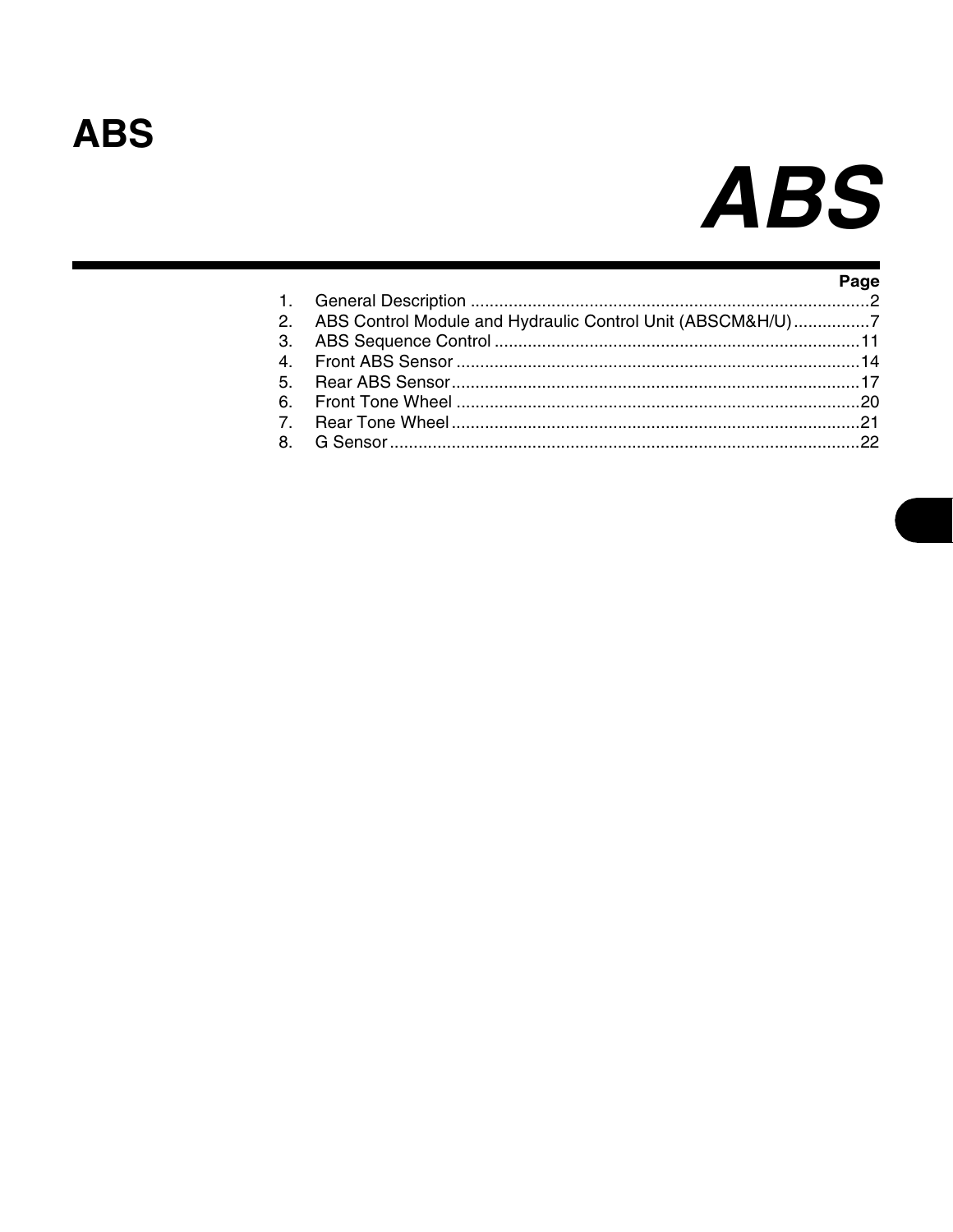## <span id="page-1-0"></span>**1. General Description**

## **A: SPECIFICATIONS**

| Item                                                      |                       |             | Standard or remarks        |                                   |  |
|-----------------------------------------------------------|-----------------------|-------------|----------------------------|-----------------------------------|--|
|                                                           | ABS sensor gap        |             | Front                      | $0.3 - 0.8$ mm (0.012 - 0.031 in) |  |
|                                                           |                       |             |                            | $0.7 - 1.2$ mm (0.028 - 0.047 in) |  |
|                                                           | ABS sensor resistance | Front       | 1.25 $\pm$ 0.25 k $\Omega$ |                                   |  |
| ABS sensor                                                |                       |             | Rear                       | 1.15 $\pm$ 0.115 k $\Omega$       |  |
|                                                           | Marks of the harness  | Front       | <b>RH</b>                  | Light blue                        |  |
|                                                           |                       |             | LН                         | <b>Brown</b>                      |  |
|                                                           |                       | Rear        | <b>RH</b>                  | White                             |  |
|                                                           |                       |             | LН                         | Yellow                            |  |
| G sensor<br>G sensor voltage                              |                       |             | $2.3 \pm 0.2$ V            |                                   |  |
| ABS control module and hydraulic control unit (ABSCM&H/U) |                       | AT vehicles | CO.                        |                                   |  |
| marks                                                     |                       | MT vehicles | СP                         |                                   |  |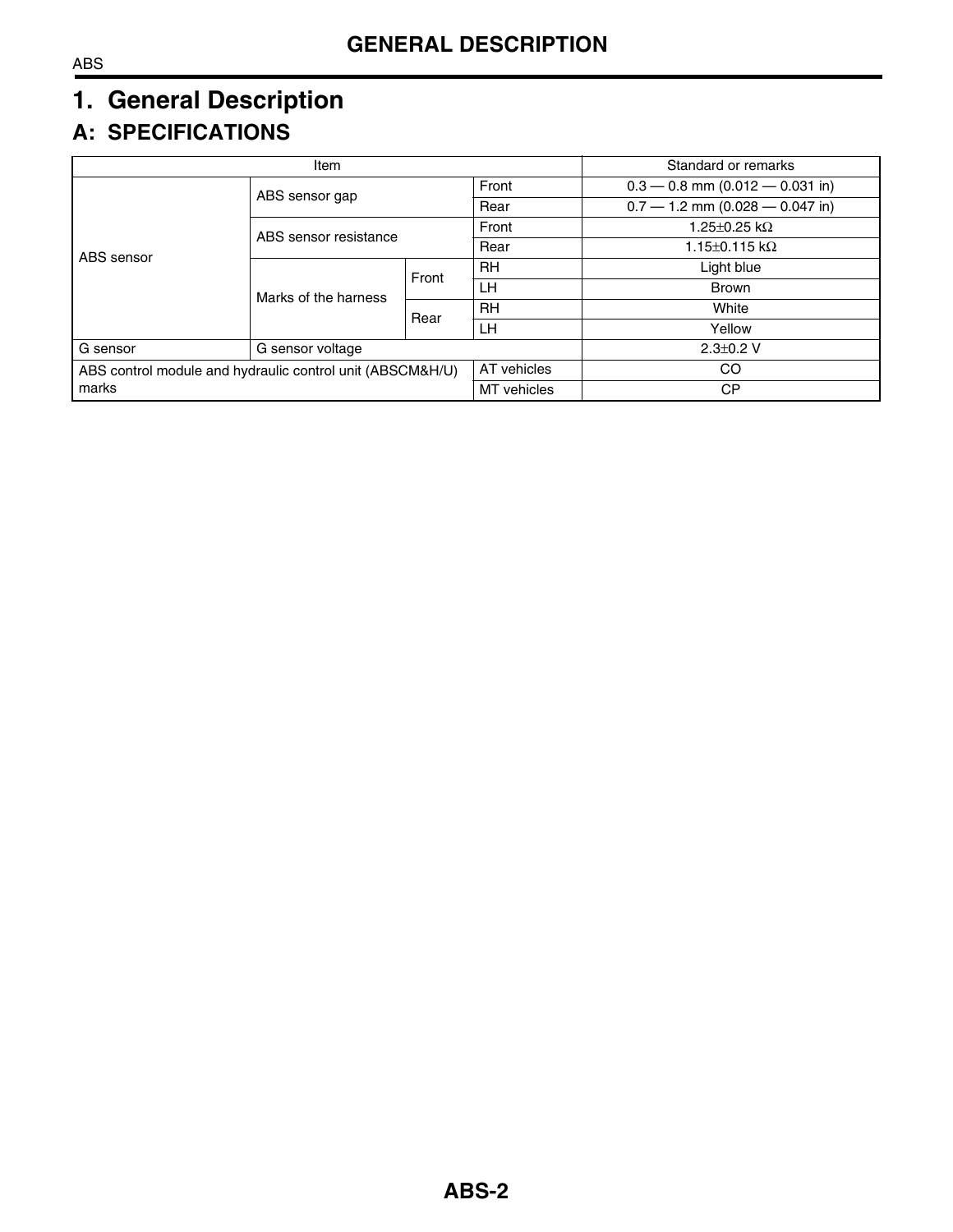## **B: COMPONENT**

## **1. SENSOR**



- 
- 
- 
- 
- 
- (3) ABS spacer (6) Front ABS sensor RH

(1) G sensor (4) Rear ABS sensor LH *Tightening torque: N·m (kgf-m, ft-lb)* (2) Rear ABS sensor RH (5) Front ABS sensor LH *T1: 18 (1.8, 13.0)*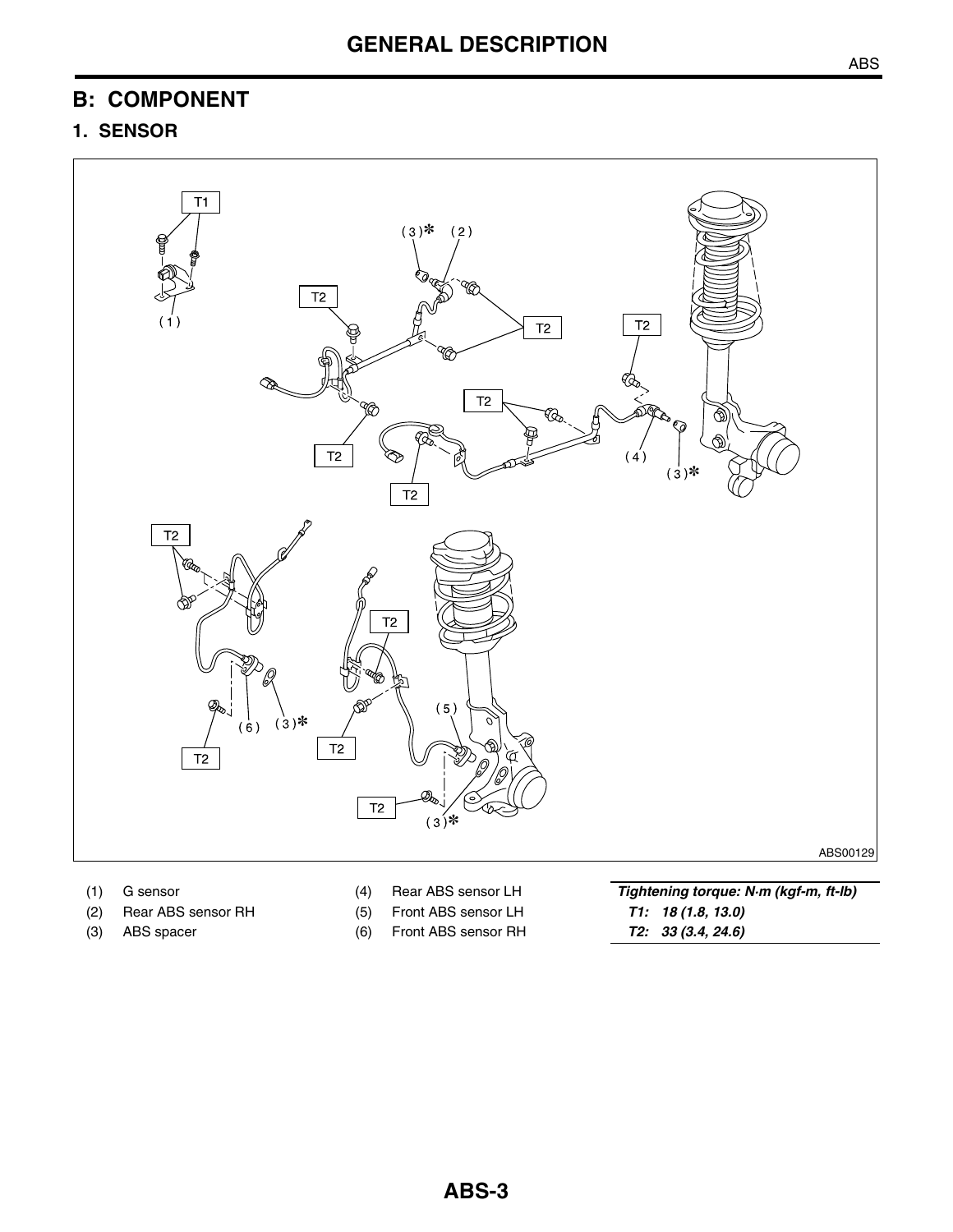#### **2. ABS CONTROL MODULE AND HYDRAULIC CONTROL UNIT (ABSCM&H/U)**



- 
- 
- (3) ABS control module and hydraulic control unit
- (4) Front-LH outlet (10) Bracket
- (5) Secondary inlet
- 
- (1) Stud bolt (6) Front-RH outlet *Tightening torque: N·m (kgf-m, ft-lb)* (2) Damper (7) Primary inlet *T1: 18 (1.8, 13.0)* (8) Rear-LH outlet *T2: 33 (3.4, 24.6)* (9) Rear-RH outlet *T3: 38 (3.8, 27.5)*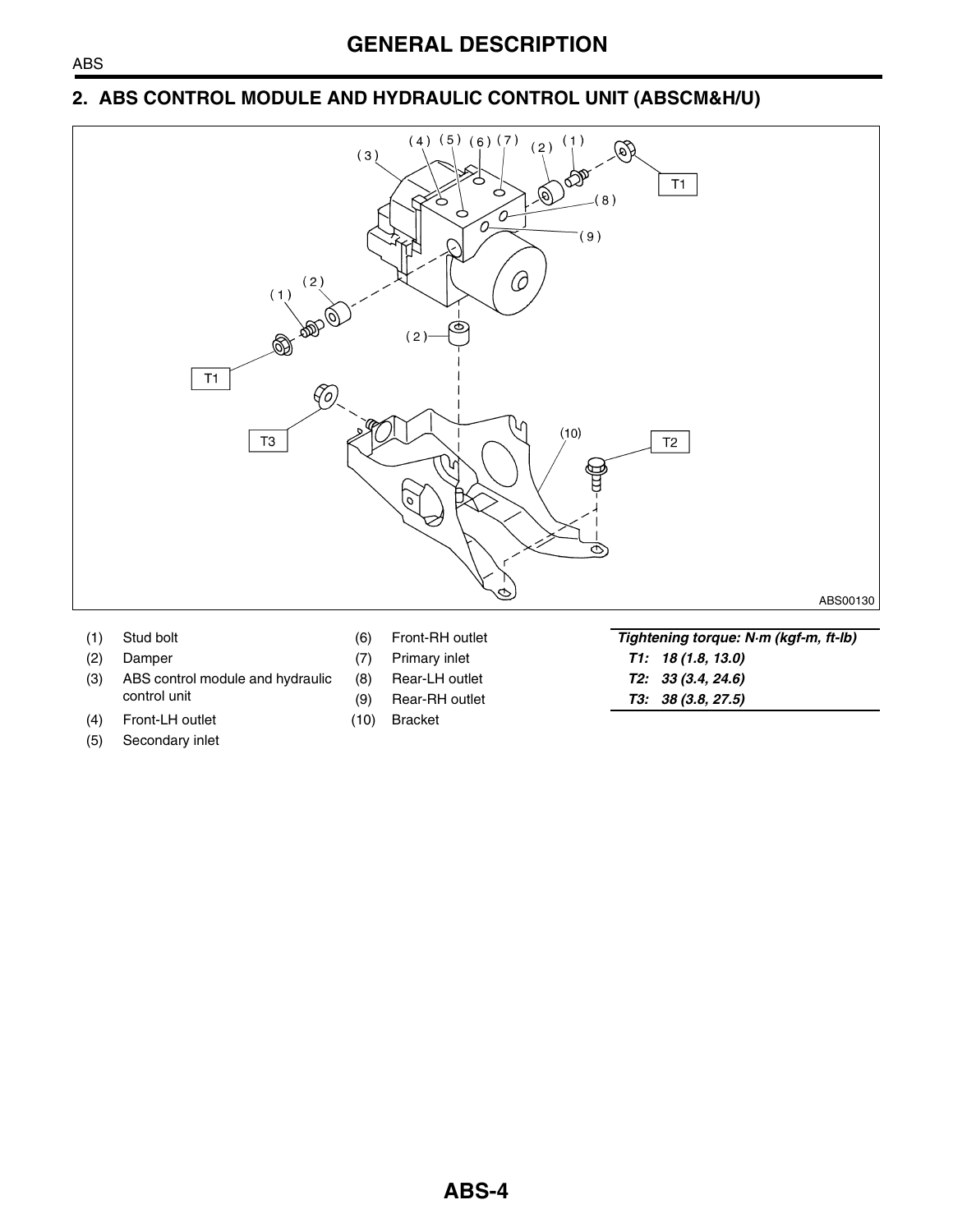## **C: CAUTION**

• Before disconnecting electrical connectors of sensors or units, be sure to disconnect the ground cable from battery.

• Wear working clothing, including a cap, protective goggles, and protective shoes during operation.

• Before removal, installation or disassembly, be sure to clarify the failure. Avoid unnecessary removal, installation, disassembly, and replacement.

• Be careful not to burn your hands, because each part in the vehicle is hot after running.

• Be sure to tighten fasteners including bolts and nuts to the specified torque.

• Place shop jacks or safety stands at the specified points.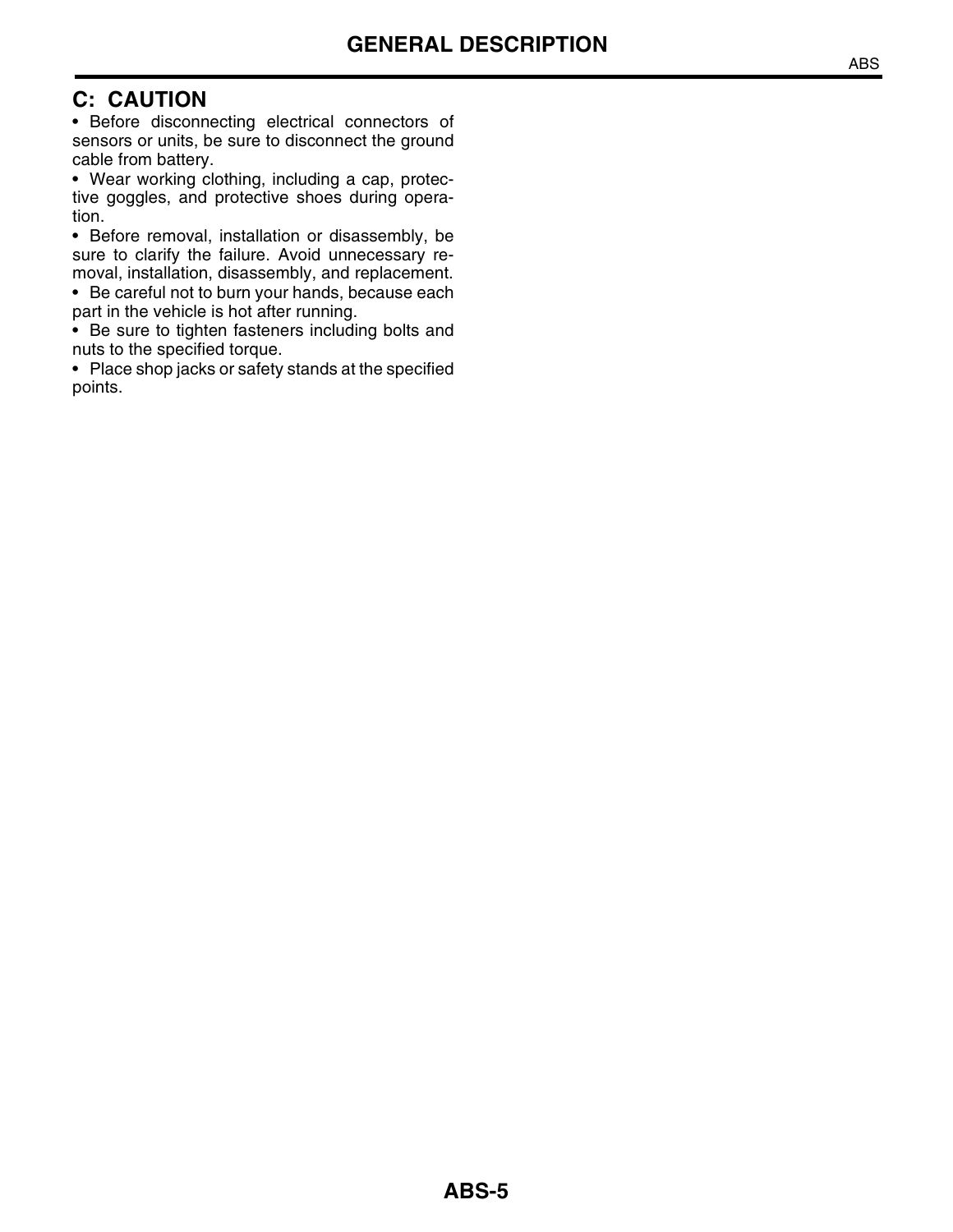## **D: PREPARATION TOOL**

## **1. SPECIAL TOOLS**

| <b>ILLUSTRATION</b> | <b>TOOL NUMBER</b> | <b>DESCRIPTION</b>                  | <b>REMARKS</b>                                                                                                                                                                                                    |
|---------------------|--------------------|-------------------------------------|-------------------------------------------------------------------------------------------------------------------------------------------------------------------------------------------------------------------|
|                     | 24082AA210         | CARTRIDGE                           | Troubleshooting for electrical systems.                                                                                                                                                                           |
| ST24082AA210        |                    |                                     |                                                                                                                                                                                                                   |
|                     | 22771AA030         | SUBARU SELECT<br><b>MONITOR KIT</b> | Troubleshooting for electrical systems.<br>• English: 22771AA030 (Without printer)<br>• German: 22771AA070 (Without printer)<br>• French: 22771AA080 (Without printer)<br>• Spanish: 22771AA090 (Without printer) |
| ST22771AA030        |                    |                                     |                                                                                                                                                                                                                   |

## **2. GENERAL PURPOSE TOOLS**

| TOOL NAME      | <b>REMARKS</b>                                     |  |
|----------------|----------------------------------------------------|--|
| Circuit tester | Used for measuring resistance, voltage and ampere. |  |
| Pressure gauge | Used for measuring oil pressure.                   |  |
| Oscilloscope   | Used for measuring sensor.                         |  |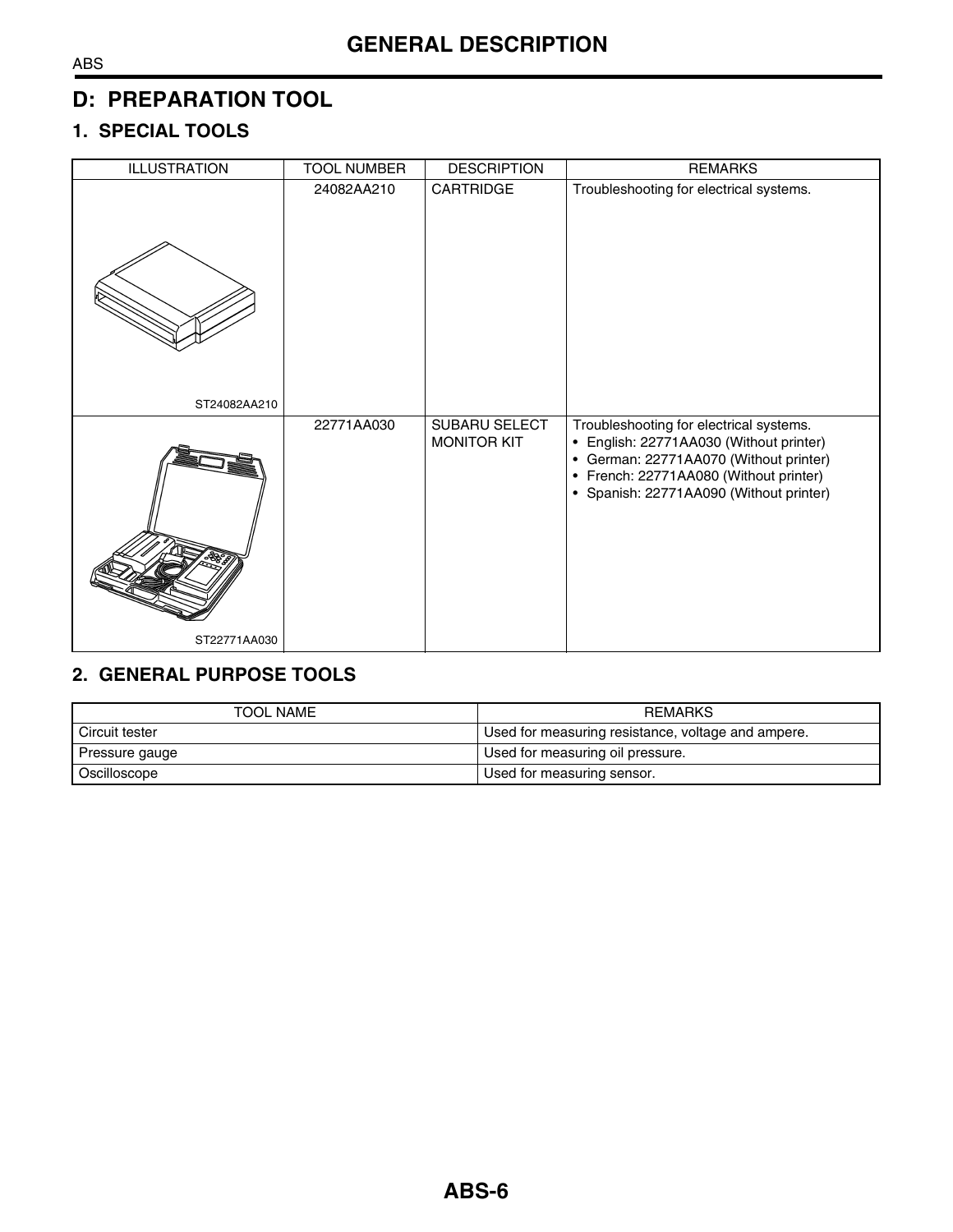## <span id="page-6-0"></span>**2. ABS Control Module and Hydraulic Control Unit (ABSCM&H/U)**

## **A: REMOVAL**

1) Disconnect the ground cable from battery. 2) Remove the air intake duct from engine compartment to facilitate removal of ABSCM&H/U. 3) Use an air gun to get rid of water around the ABSCM&H/U.

#### NOTE:

Contact will be insufficient if the terminal gets wet.

4) Remove the ground cable from ABSCM&H/U.

5) Pull off the lock of ABSCM&H/U connector to remove it.



6) Disconnect the connector from ABSCM&H/U.

#### **CAUTION:**

#### **Do not pull the harness when disconnecting the connector.**

7) Unlock the cable clip.

8) Disconnect the brake pipes from ABSCM&H/U.

9) Wrap the brake pipes with vinyl bag to avoid spilling brake fluid on vehicle body.

#### **CAUTION:**

**• Brake fluid spilt on the vehicle body will harm the painted surface; wash away quickly with water if spilt.**

10) Remove the ABSCM&H/U from engine compartment.

#### **CAUTION:**

**• ABSCM&H/U cannot be disassembled. Do not attempt to loosen bolts and nuts.**

**• Do not drop or bump the ABSCM&H/U.**

**• Do not turn the ABSCM&H/U upside down or place it on its side.**

**• Be careful to prevent foreign particles from getting into ABSCM&H/U.**

**• Do not let water get into the connector.**

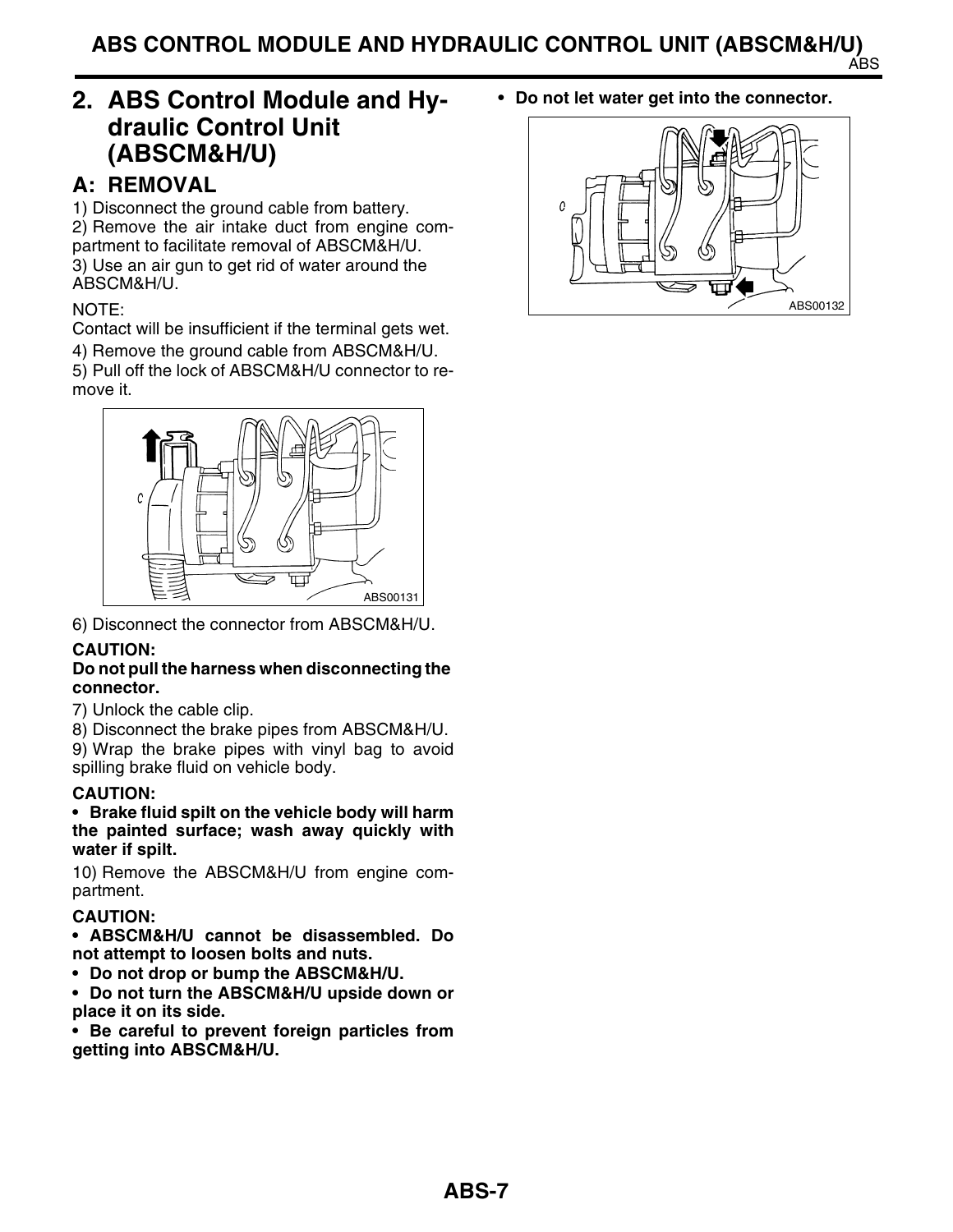#### ABS **ABS CONTROL MODULE AND HYDRAULIC CONTROL UNIT (ABSCM&H/U)**

## **B: INSTALLATION**

1) Install the ABSCM&H/U bracket.

#### *Tightening torque: 33 N·m (3.4 kgf-m, 24.6 ft-lb)*

2) Apply a coat of grease (Nippeco LT or GB) to the bracket attaching bolt.

3) Align the width across flat portion of ABSCM& H/U side stud bolt with the bolt hole groove on bracket, and then install the ABSCM&H/U.

#### NOTE:

Confirm the specification mark of ABSCM&H/U.

#### *Tightening torque:*

*18 N·m (1.8 kgf-m, 13.0 ft-lb)*



4) Connect the brake pipes to their correct ABSCM&H/U connections.

## *Tightening torque:*

#### *15 N·m (1.5 kgf-m, 10.8 ft-lb)*

5) Using the cable clip, secure the ABSCM&H/U harness to bracket.

6) Connect the connector to ABSCM&H/U.

#### NOTE:

• Be sure to remove all foreign matter from inside of the connector before connecting.

• Ensure that the ABSCM&H/U connector is securely locked.

7) Connect the ground cable to ABSCM&H/U, and then apply grease.

8) Install the air intake duct.

9) Bleed air from the brake system.

## **C: INSPECTION**

1) Check the connected and fixed condition of connector.

2) Check specifications of the mark with ABSCM&H/U.

| Mark | Model       |
|------|-------------|
| CO   | AT vehicles |
| ∩P   | MT vehicles |



(1) Mark

#### **1. CHECKING THE HYDRAULIC UNIT ABS OPERATION BY PRESSURE GAUGE**

1) Lift-up the vehicle and remove the wheels.

2) Disconnect the air bleeder screws from the FL and FR caliper bodies.

3) Connect two pressure gauges to the FL and FR caliper bodies.

#### **CAUTION:**

**• Pressure gauges used exclusively for brake fluid must be used.**

**• Do not employ pressure gauge previously used for transmission since the piston seal is expanded which may lead to malfunction of the brake.**

#### NOTE:

Wrap sealing tape around the pressure gauge.

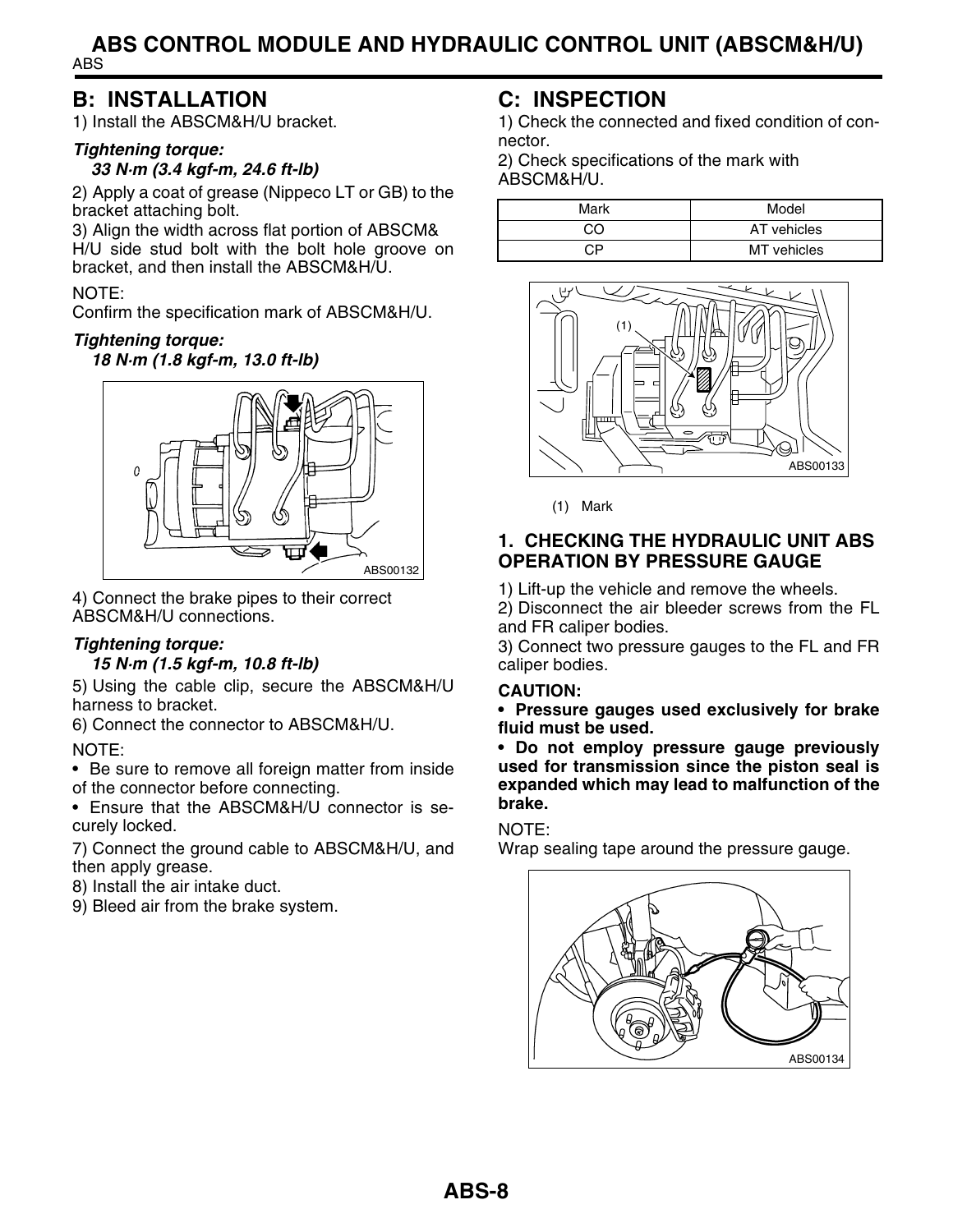4) Bleed air from the pressure gauges.

5) Perform the ABS sequence control.

[<Ref. to ABS-11, ABS Sequence Control.>](#page-10-0) 6) When the hydraulic unit begins to work, and first the FL side performs decompression, holding, and compression, and then the FR side performs decompression, holding, and compression.

7) Read values indicated on the pressure gauge and check if the fluctuation of the values between decompression and compression meets the standard values. Also check if any irregular brake pedal tightness is felt.

|               | Front wheel                            | Rear wheel                             |
|---------------|----------------------------------------|----------------------------------------|
|               | 3,500 kPa                              | 3,500 kPa                              |
| Initial value | $(35 \text{ kgf/cm}^2, 498$            | $(35 \text{ kgf/cm}^2, 498$            |
|               | psi)                                   | psi)                                   |
| Decom-        | 500 kPa                                | 500 kPa                                |
| pressed       | $(5 \text{ kgf/cm}^2, 71 \text{ psi})$ | $(5 \text{ kgf/cm}^2, 71 \text{ psi})$ |
|               | or less                                | or less                                |
|               | 3,500 kPa                              | 3,500 kPa                              |
| Compressed    | (35 kgf/cm <sup>2</sup> , 498          | $(35 \text{ kgf/cm}^2, 498$            |
|               | psi)                                   | psi)                                   |
|               | or more                                | or more                                |

8) Remove the pressure gauges from FL and FR caliper bodies.

9) Remove the air bleeder screws from the RL and RR caliper bodies.

10) Connect the air bleeder screws to the FL and FR caliper bodies.

11) Connect two pressure gauges to the RL and RR caliper bodies.

12) Bleed air from the pressure gauges and the FL and FR caliper bodies.

13) Perform the ABS sequence control. [<Ref. to](#page-10-0) [ABS-11, ABS Sequence Control.>](#page-10-0)

14) When the hydraulic unit begins to work, at first the RR side performs decompression, holding, and compression, and then the RL side performs decompression, holding, and compression.

15) Read values indicated on the pressure gauges and check if they meet the standard value.

16) After checking, remove the pressure gauges from caliper bodies.

17) Connect the air bleeder screws to RL and RR caliper bodies.

18) Bleed air from the brake line.

#### **2. CHECKING THE HYDRAULIC UNIT ABS OPERATION WITH BRAKE TESTER**

1) In the case of AWD AT vehicles, install a spare fuse with the FWD connector in the main fuse box to simulate FWD vehicles.



- (1) Main fuse box
- (2) FWD connector

#### NOTE:

AWD circuit of MT vehicles can not be disabled because viscous coupling is used inside center differential.

2) Prepare for operating the ABS sequence control. [<Ref. to ABS-11, ABS Sequence Control.>](#page-10-0)

3) Set the front wheels or rear wheels on the brake tester and set the select lever's position at "N" range.





(1) Brake tester

4) Operate the brake tester.

5) Perform the ABS sequence control.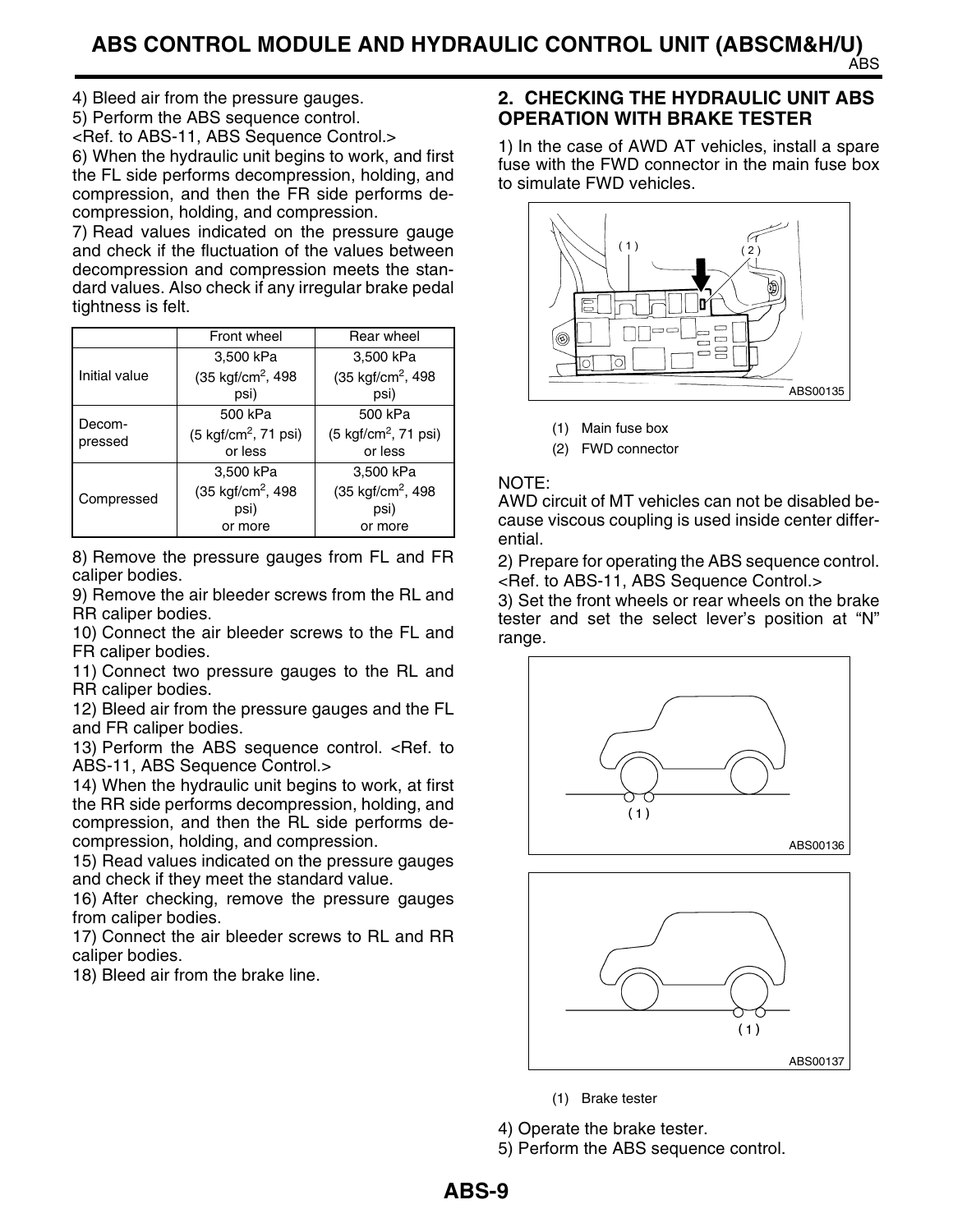[<Ref. to ABS-11, ABS Sequence Control.>](#page-10-0) 6) Hydraulic unit begins to work; and check the following working sequence.

(1) The FL wheel performs decompression, holding, and compression in sequence, and subsequently the FR wheel repeats the cycle.

(2) The RR wheel performs decompression, holding, and compression in sequence, and subsequently the RL wheel repeats the cycle.

7) Read values indicated on the brake tester and check if the fluctuation of values, when decompressed and compressed, meet the standard values.

|               | Front wheel                             | Rear wheel                              |  |
|---------------|-----------------------------------------|-----------------------------------------|--|
| Initial value | 1,000 N<br>(100 kgf, 221 lb)            | 1,000 N<br>(100 kgf, 221 lb)            |  |
| Decompressed  | 500 N<br>(50 kgf, 110 lb)<br>or less    | 500 N<br>(50 kgf, 110 lb)<br>or less    |  |
| Compressed    | 1,000 N<br>(100 kgf, 221 lb)<br>or more | 1,000 N<br>(100 kgf, 221 lb)<br>or more |  |

8) After checking, also check if any irregular brake pedal tightness is felt.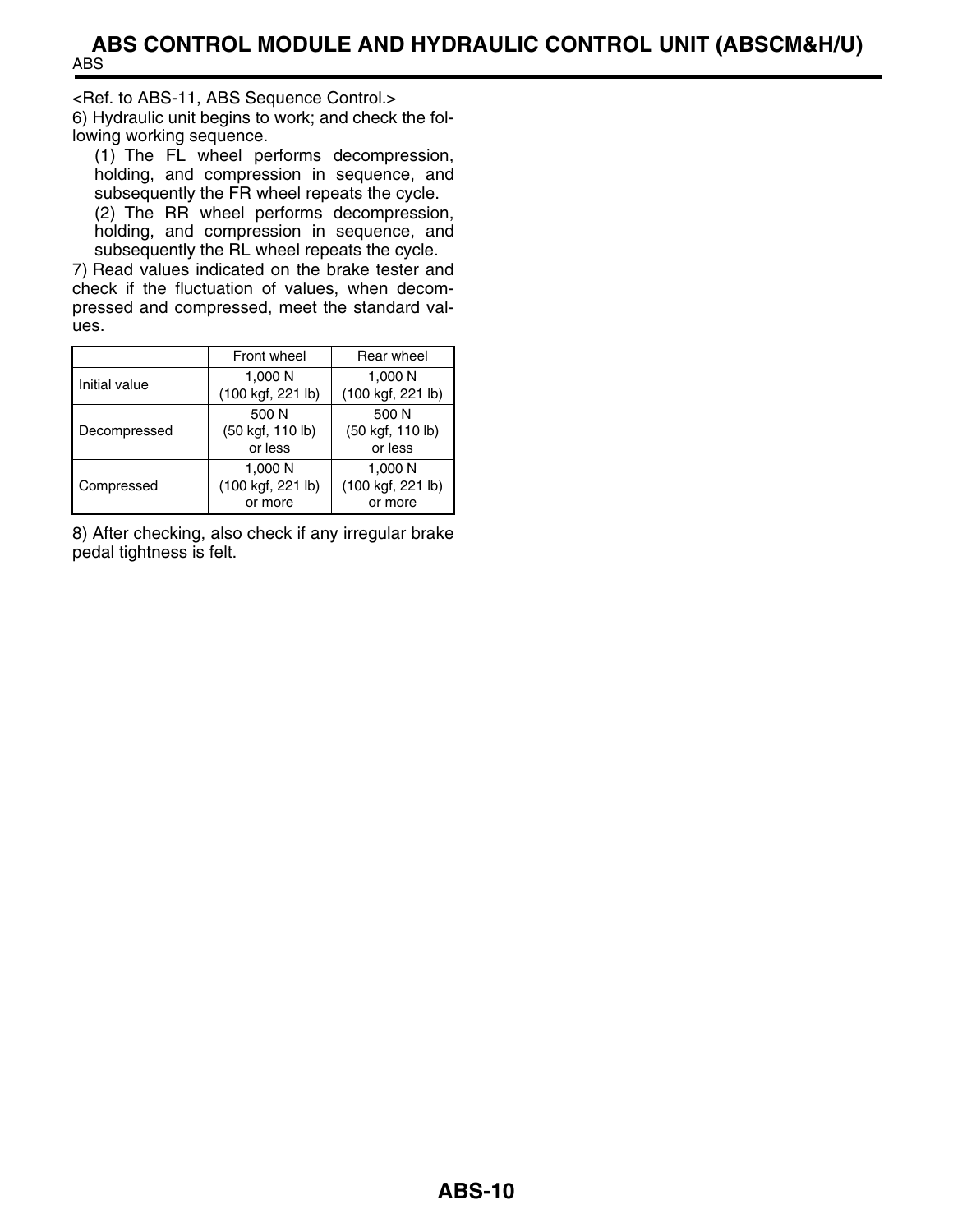## <span id="page-10-0"></span>**3. ABS Sequence Control**

## **A: OPERATION**

1) Under the ABS sequence control, after the hydraulic unit solenoid valve is driven, the operation of the hydraulic unit can be checked by means of the brake tester or pressure gauge.

2) ABS sequence control can be started by diagnosis connector or Subaru Select Monitor.

#### <span id="page-10-1"></span>**1. ABS SEQUENCE CONTROL WITH DIAG-NOSIS CONNECTOR**

1) Turn the ignition switch to OFF.

2) Connect the diagnosis terminal to terminal No. 6 of the diagnosis connector beside driver's seat.



- (1) Diagnosis connector
- (2) Diagnosis terminals
- (3) Terminal No. 3
- (4) Terminal No. 6

3) Turn the ignition switch to ON.

4) Confirm that start code (code 11) is only displayed.

5) Turn the ignition switch to OFF.

6) Connect the diagnosis terminals to terminals No. 6 and No. 3 of the diagnosis connector.

7) Set the speed of all wheels at 4 km/h (2 MPH) or less.

8) Turn the ignition switch to ON.

9) Within 0.5 seconds after the ABS warning light goes out, depress the brake pedal and hold it depressed.

#### NOTE:

• Engine must not operate.

#### **CAUTION:**

#### **Do not depress the clutch pedal in case of vehicle with hill holder.**

10) After completion of ABS sequence control, turn the ignition switch to OFF.

#### **2. ABS SEQUENCE CONTROL WITH SUB-ARU SELECT MONITOR**

NOTE:

• In the event of any trouble, the sequence control may not be operative. In such a case, activate the sequence control, referring to "ABS SEQUENCE CONTROL WITH DIAGNOSIS CONNECTOR".

[<Ref. to ABS-11, ABS SEQUENCE CONTROL](#page-10-1) WITH DIAGNOSIS CONNECTOR, ABS Sequence [Control.>](#page-10-1)

• When the diagnosis terminal is connected to the diagnosis connector, the sequence control will not operate.

1) Connect the Subaru Select Monitor to data link connector under driver's seat instrument panel lower cover.

- 2) Turn the ignition switch to ON.
- 3) Turn the Subaru Select Monitor switch to ON.

4) Put the Subaru Select Monitor to "BRAKE CON-TROL" mode.

5) When "Function check sequence" is selected, 'ABS sequence control' will start.

6) When the message "Press Brake Pedal Firmly" is displayed, perform the followings.

(1) When using the brake tester, depress the brake pedal with braking force of 1,000 N (100 kgf, 221 lb).

(2) When using the pressure gauge, depress the brake pedal so as to make the pressure gauge indicate 3,500 kPa (35 kg/cm $^2$ , 498 psi).

#### **CAUTION:**

#### **Do not depress the clutch pedal in case of vehicle with hill holder.**

7) When the message "Press YES" is displayed, press the YES key.

8) The braking system in operation is displayed on Subaru Select Monitor.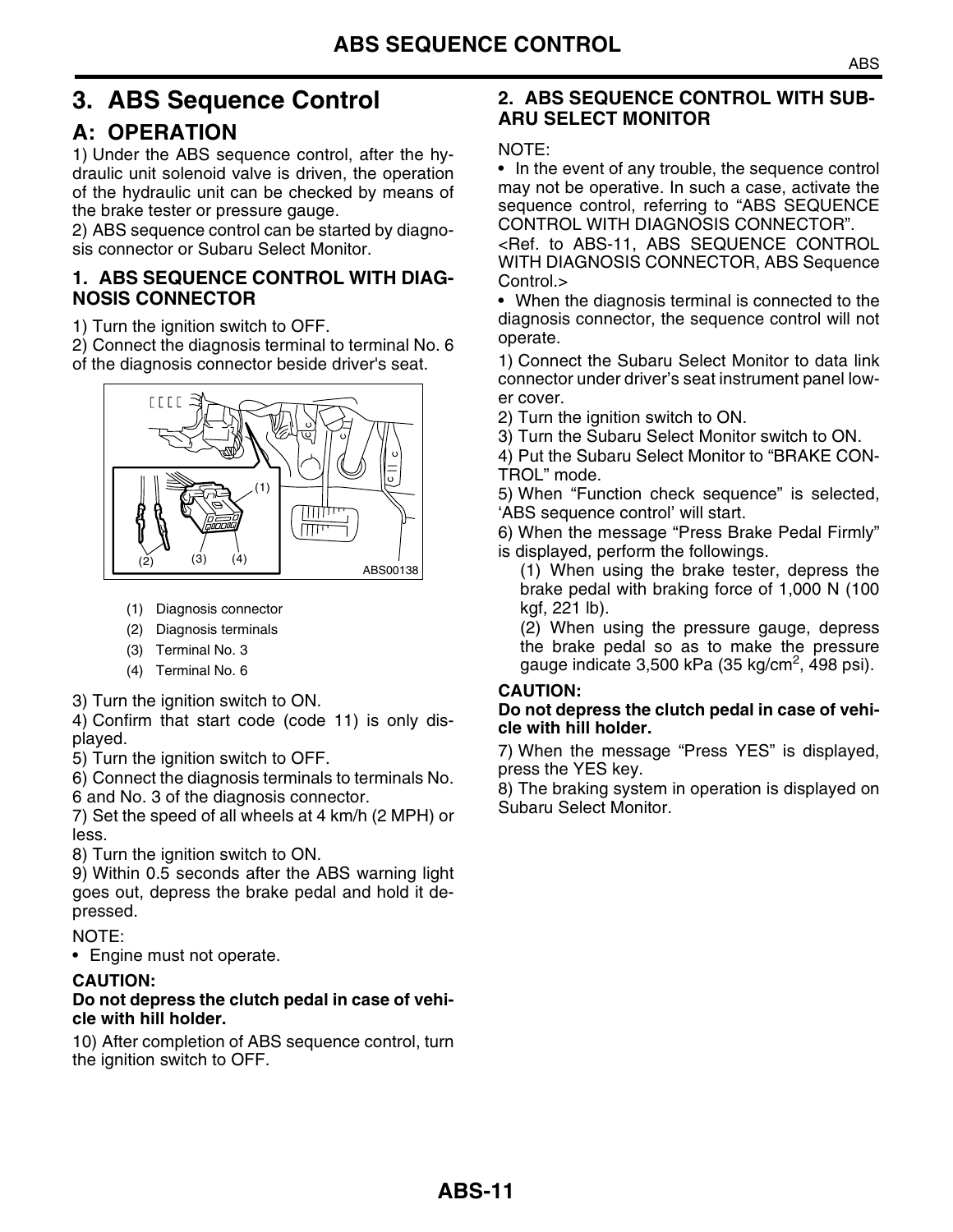#### **3. CONDITIONS FOR ABS SEQUENCE CONTROL**



#### NOTE:

When the Subaru Select Monitor is used, control operation starts at point A. The patterns from IGN key ON to the point A show that operation is started by diagnosis connector. (However, the brake light switch must be ON before point A.)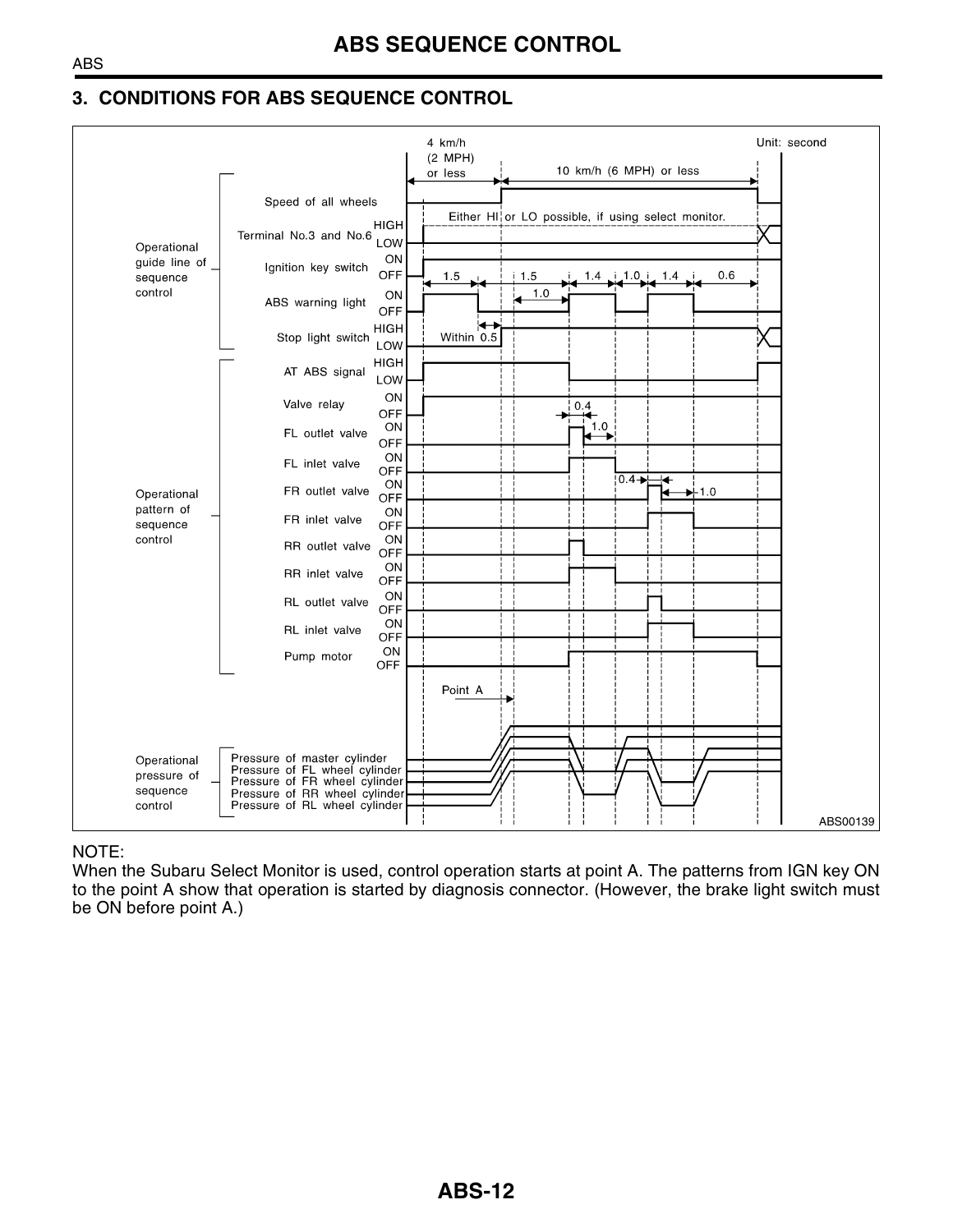## **B: SPECIFICATION**

#### **1. CONDITIONS FOR COMPLETION OF ABS SEQUENCE CONTROL**

When the following conditions develop, the ABS sequence control stops and ABS operation is returned to the normal control mode.

1) When the speed of at least one wheel reaches 10 km/h (6 MPH).

2) When terminal No. 3 or No. 6 are separated from diagnosis terminals. (When the Subaru Select Monitor is not used.)

3) When the brake pedal is released during sequence control and the braking lamp switch is set to off.

4) When the brake pedal is depressed after ignition key is turned to ON, and before ABS warning light goes out. (When the Subaru Select Monitor is not used.)

5) When the brake pedal is not depressed after ignition key is turned to ON, and within 0.5 seconds after ABS warning light goes out. (When the Subaru Select Monitor is not used.)

6) After completion of the sequence control.

7) When malfunction is detected. (When the Subaru Select Monitor is used.)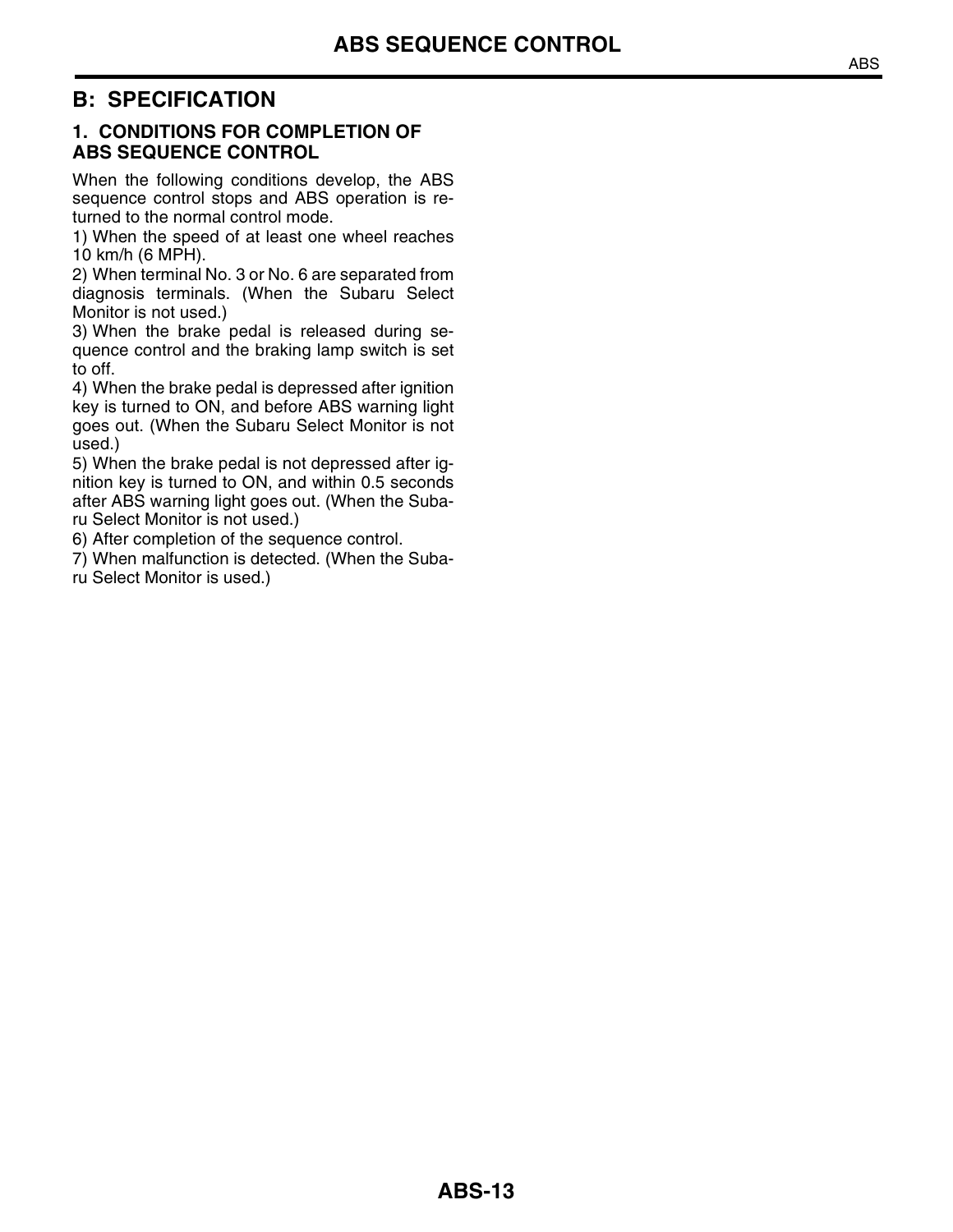## <span id="page-13-0"></span>**4. Front ABS Sensor**

## **A: REMOVAL**

1) Disconnect the ground cable from battery.

2) Disconnect the front ABS sensor connector located next to the front strut mounting house in engine compartment. Pull the connector out from grommet hole to tire side.

3) Remove the bolts which secure sensor harness to strut.



4) Remove the bolts which secure sensor harness to body.



- (1) To front ABS sensor connector
- (2) Bracket

5) Remove the bolts which secure front ABS sensor to housing, and remove the front ABS sensor.

#### **CAUTION:**

**• Be careful not to damage the pole piece located at tip of the sensor and teeth faces during removal.**

**• Do not pull the sensor harness during removal.**



## **B: INSTALLATION**

1) Temporarily install the front ABS sensor on housing.

#### **CAUTION:**

**Be careful not to strike the ABS sensor's pole piece against tone wheel and adjacent metal parts during installation.**



2) Install the front ABS sensor on strut and wheel apron bracket.

#### *Tightening torque: 33 N·m (3.4 kgf-m, 24.6 ft-lb)*



- (1) To front ABS sensor connector
- (2) Bracket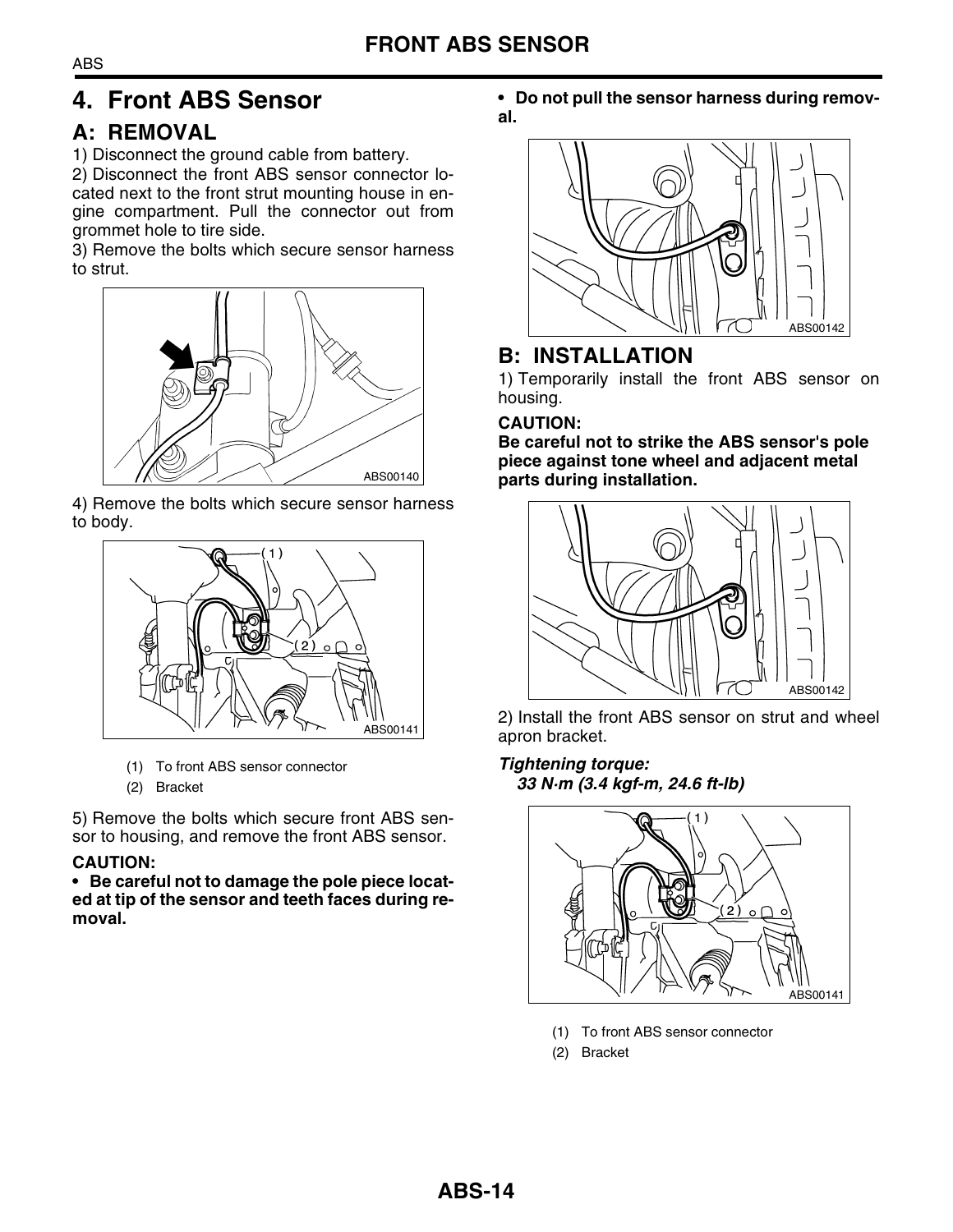3) Check the ABS sensor gap. [<Ref. to ABS-15,](#page-14-0) [SENSOR GAP, INSPECTION, Front ABS Sen](#page-14-0)[sor.>](#page-14-0) After standard clearance is obtained, tighten the ABS sensor on housing to specified torque. If the clearance is outside specification, readjust using spacer (Part No. 26755AA000).

#### *ABS sensor standard clearance: 0.3 — 0.8 mm (0.012 — 0.031 in)*

#### *Tightening torque: 33 N·m (3.4 kgf-m, 24.6 ft-lb)*



#### NOTE:

• Check the marks on the harness and make sure that no kink exists.

• Make sure that the harness is not pulled and does not contact to suspension or body when steering wheel is turned.

#### **RH: Light blue**

#### **LH: Brown**

4) After confirmation of the ABS sensor clearance, connect the connector to ABS sensor.

5) Connect the battery ground cable to battery.

## **C: INSPECTION**

#### <span id="page-14-1"></span>**1. ABS SENSOR**

1) Check the pole piece of ABS sensor for foreign particles or damage. If necessary, clean the pole piece or replace ABS sensor.

2) Measure the ABS sensor resistance.

If the resistance is outside standard value, replace the ABS sensor with a new one.



| ABS00142 | Terminal No. | Standard                   |
|----------|--------------|----------------------------|
|          | and 2        | 1.25 $\pm$ 0.25 k $\Omega$ |

#### NOTE:

Check the ABS sensor cable for discontinuity. If necessary, replace with a new one.

#### <span id="page-14-0"></span>**2. SENSOR GAP**

1) Measure the distance "A" between ABS sensor surface and sensor pole face.

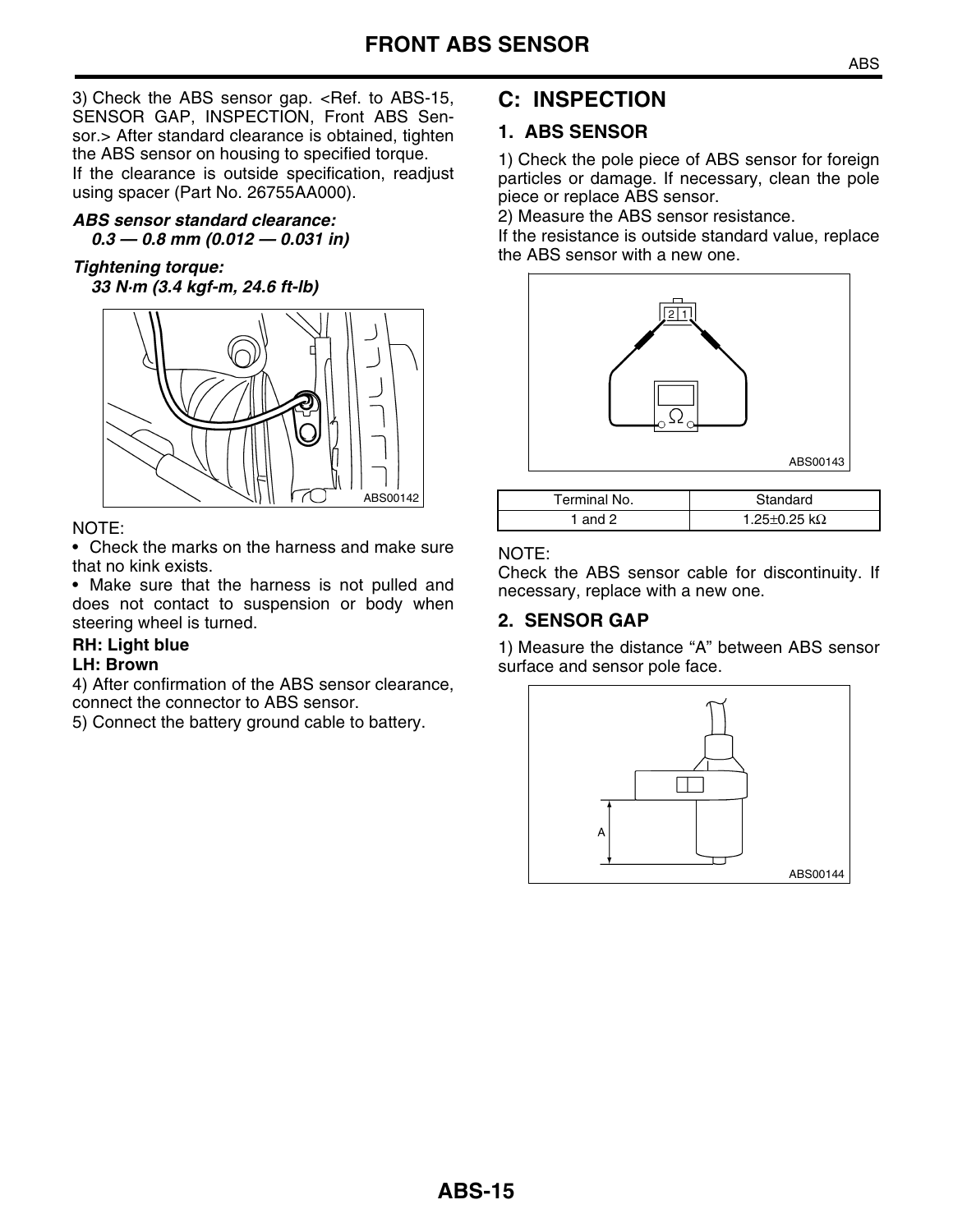2) Measure the distance "B" between surface where the front axle housing meets the ABS sensor, and the tone wheel.

#### NOTE:

Measure so that the gauge touches the tone wheel teeth top.



- (1) Axle housing
- (2) Tone wheel

3) Find the gap between the ABS sensor pole face and the surface of the tone wheel teeth by putting the measured values in the formula below and calculating.

#### **ABS sensor clearance = B** − **A**

#### *ABS sensor standard clearance:*

*0.3 — 0.8 mm (0.012 — 0.031 in)*

#### NOTE:

If the clearance is outside specification, readjust using spacer (Part No. 26755AA000).

#### **3. OUTPUT VOLTAGE**

Output voltage can be checked by the following method. Install the resistor and condenser, then rotate the wheel about 2.75 km/h (2 MPH) or equivalent.

#### *Output voltage specification: 0.12 to 1 V (at 20 Hz)*

#### NOTE:

Regarding terminal No., please refer to item 1. ABS SENSOR.[<Ref. to ABS-15, ABS SENSOR, IN-](#page-14-1)[SPECTION, Front ABS Sensor.>](#page-14-1)



(1) Oscilloscope

(2) Terminal

## **D: ADJUSTMENT**

Adjust the gap using spacer (Part No. 26755A000).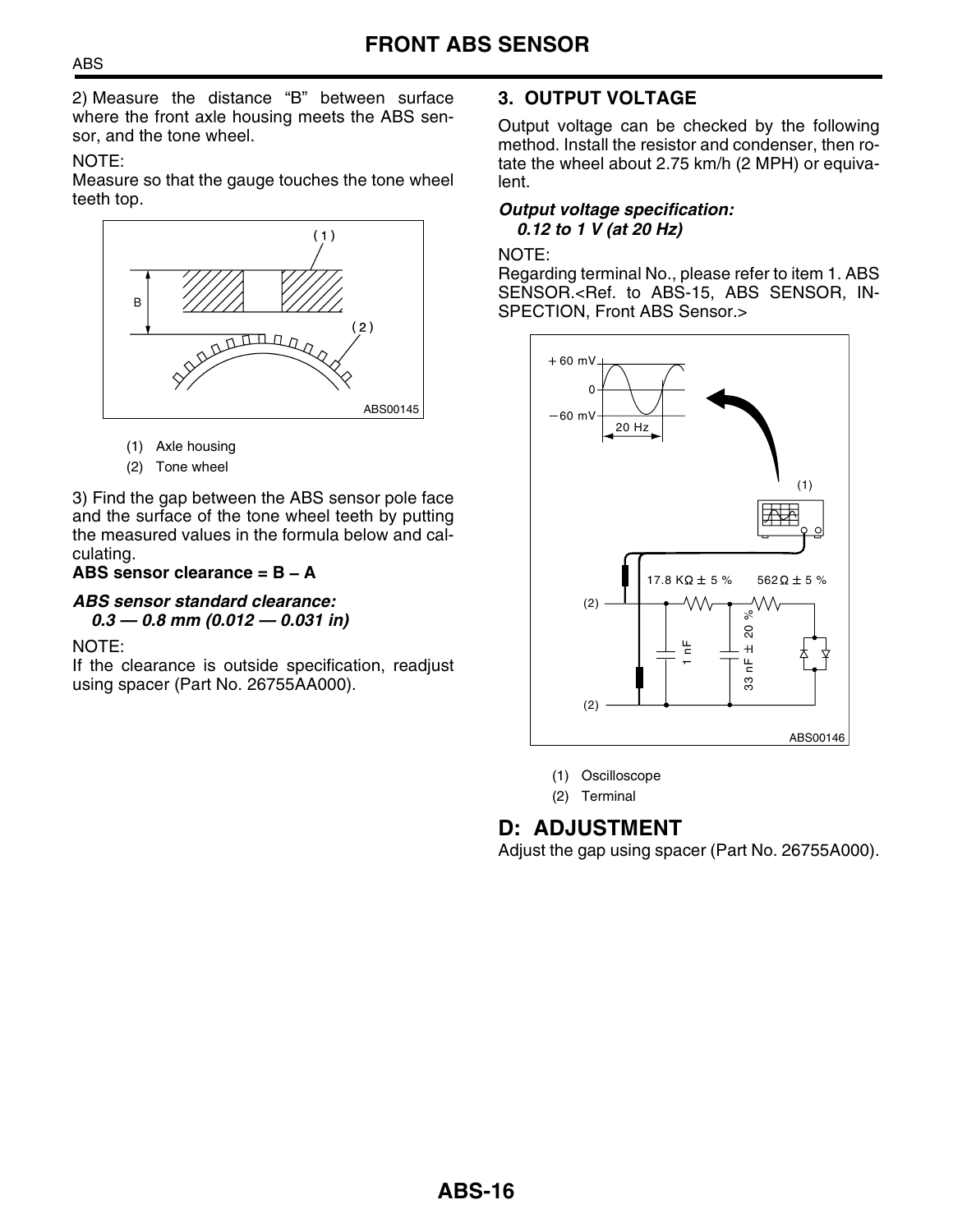## <span id="page-16-0"></span>**5. Rear ABS Sensor**

## **A: REMOVAL**

- 1) Disconnect the ground cable from battery.
- 2) Lift-up the vehicle.

3) Remove the rear seat and disconnect the rear ABS sensor connector. Pull the connector out from grommet hole to under floor.

4) Remove the rear sensor harness bracket from the rear trailing link and bracket.

5) Remove the rear ABS sensor from back plate.

#### **CAUTION:**

**• Be careful not to damage the pole piece located at tip of the sensor and teeth faces during removal.**

**• Do not pull the sensor harness during removal.**



(1) Rear ABS sensor

6) Remove the rear tone wheel while removing the hub from housing and hub assembly. <Ref. to DS-23, REMOVAL, Rear Axle.>

## **B: INSTALLATION**

1) Install the rear tone wheel on hub, then rear housing on hub. < Ref. to DS-29, ASSEMBLY, Rear Axle.>

2) Temporarily install the rear ABS sensor on back plate.

#### **CAUTION:**

**Be careful not to strike the ABS sensor's pole piece against tone wheel and adjacent metal parts during installation.**



<sup>(1)</sup> Rear ABS sensor

3) Install the rear drive shaft to rear housing and rear differential spindle. <Ref. to DS-26, INSTAL-LATION, Rear Axle.>

4) Install the rear sensor harness on rear trailing link.

#### *Tightening torque: 33 N·m (3.4 kgf-m, 24.6 ft-lb)*



- (1) Rear sensor harness
- (2) Trailing link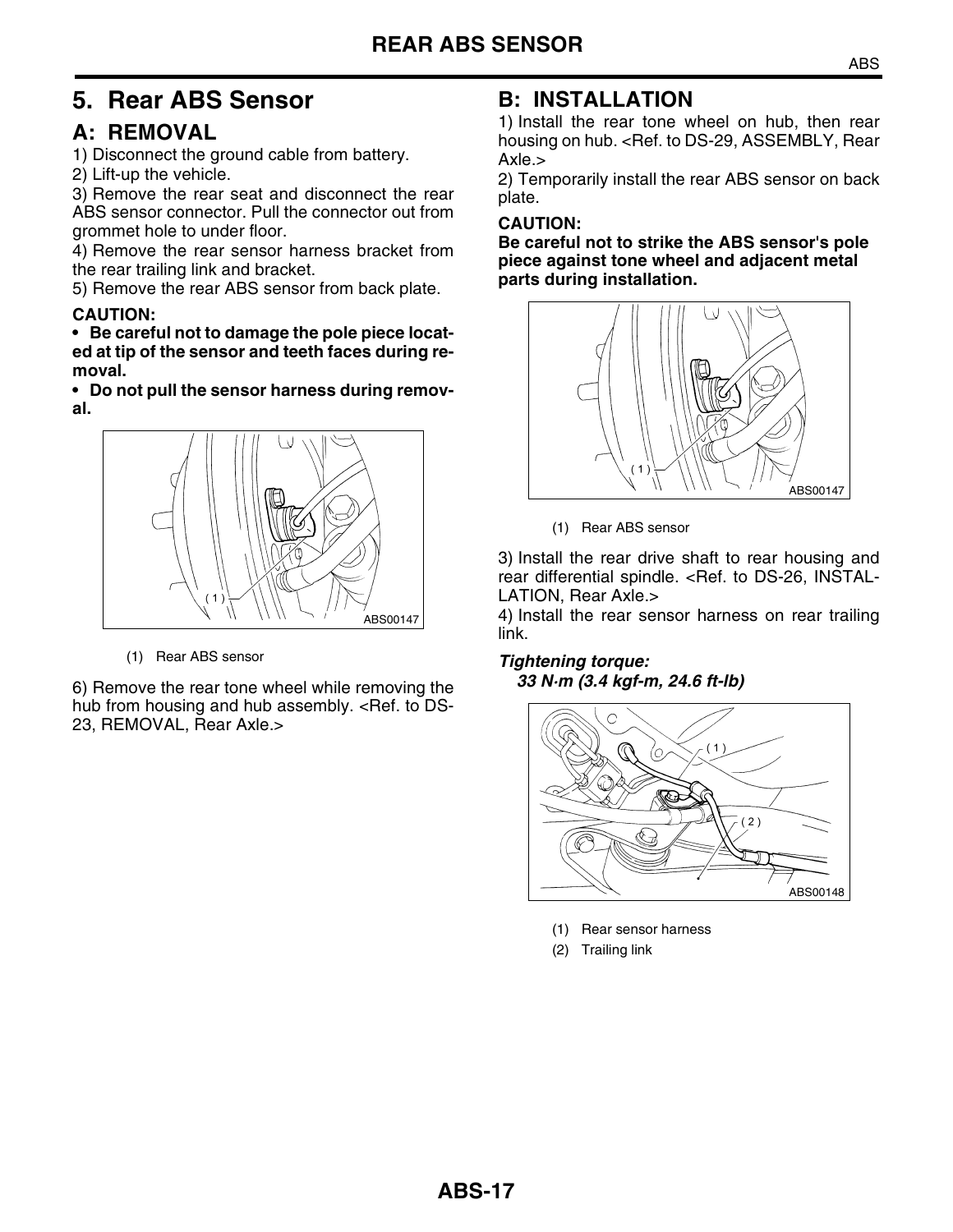5) Check the ABS sensor gap. [<Ref. to ABS-18,](#page-17-0) [SENSOR GAP, INSPECTION, Rear ABS Sensor.>](#page-17-0) After standard clearance is obtained, tighten the ABS sensor on back plate to specified torque. If the clearance is outside specification, readjust using spacer (Part No. 26755AA000).

#### *ABS sensor standard clearance: 0.7 — 1.2 mm (0.028 — 0.047 in)*

#### *Tightening torque: 33 N·m (3.4 kgf-m, 24.6 ft-lb)*

#### NOTE:

Check the marks on the harness and make sure that no kink exists. (RH: white, LH: yellow)

6) After confirmation of the ABS sensor clearance, connect the connector to ABS sensor.

7) Connect the battery ground cable to battery.

## **C: INSPECTION**

#### <span id="page-17-1"></span>**1. ABS SENSOR**

1) Check the pole piece of ABS sensor for foreign particles or damage. If necessary, clean the pole piece or replace ABS sensor.

2) Measure the ABS sensor resistance.

If resistance is outside the standard value, replace the ABS sensor with a new one.



| Terminal No. | Standard                    |
|--------------|-----------------------------|
| 1 and 2      | 1.15 $\pm$ 0.115 k $\Omega$ |

#### NOTE:

Check the ABS sensor cable for discontinuity. If necessary, replace with a new one.

#### <span id="page-17-0"></span>**2. SENSOR GAP**

Measure clearance between tone wheel and ABS sensor at whole periphery.

#### NOTE:

• If clearance is narrow, adjust by using spacer (Part No. 26755AA000).

• If clearance is wide, check the outputted voltage then replace the ABS sensor or tone wheel if the outputted voltage is outside specification.

#### *ABS sensor clearance:*

#### *0.7 — 1.2 mm (0.028 — 0.047 in)*



- (1) Tone wheel
- (2) ABS sensor
- (3) Sensor gap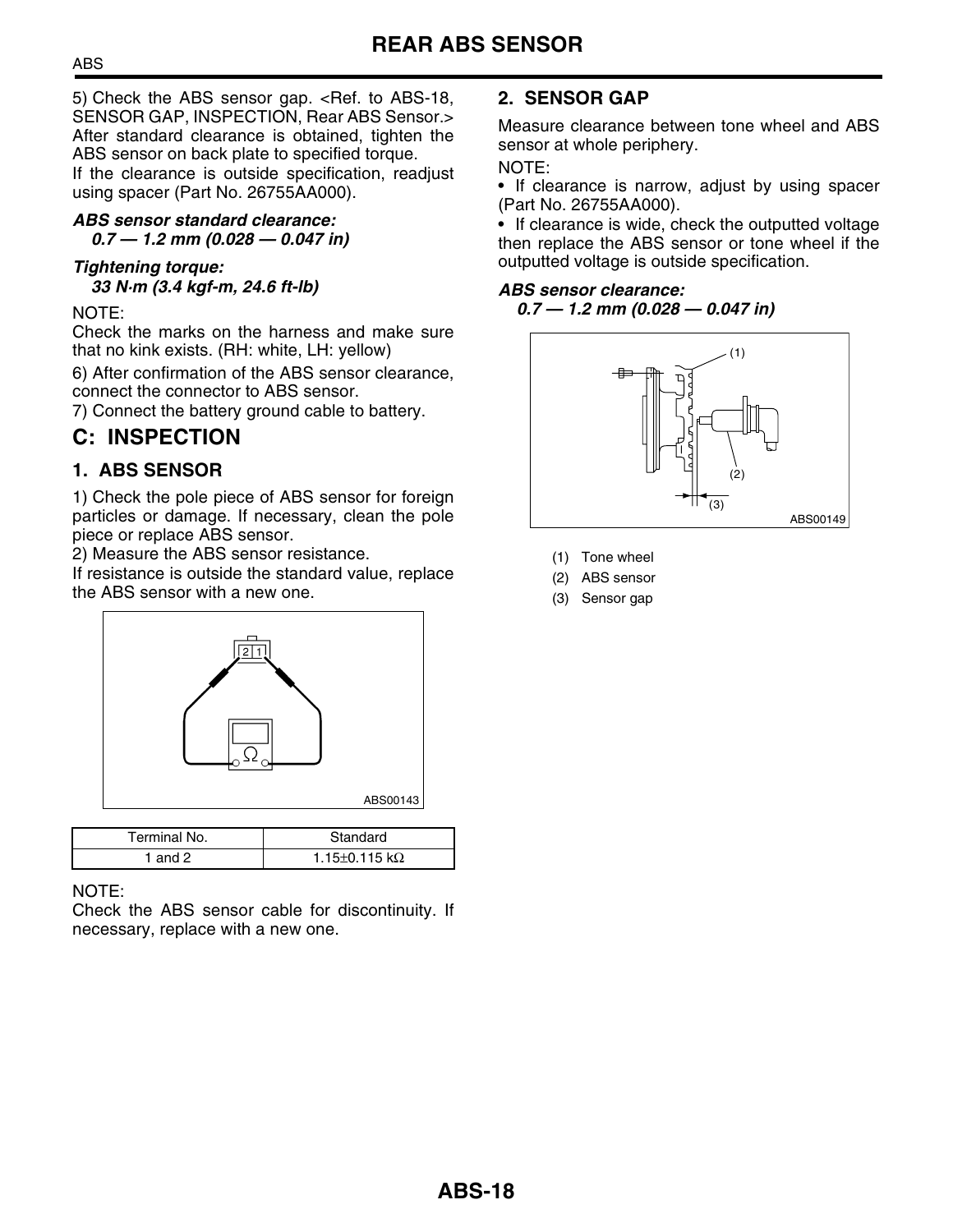#### **3. OUTPUT VOLTAGE**

Output voltage can be checked by the following method. Install the resistor and condenser, then rotate the wheel about 2.75 km/h (2 MPH) or equivalent.

#### *Output voltage specification: 0.12 — 1 V (at 20 Hz)*

#### NOTE:

Regarding terminal No., please refer to item 1. ABS SENSOR. [<Ref. to ABS-18, ABS SENSOR, IN-](#page-17-1)[SPECTION, Rear ABS Sensor.>](#page-17-1)



- (1) Oscilloscope
- (2) Terminal

#### **D: ADJUSTMENT**

Adjust the gap using spacer (Part No. 26755AA000).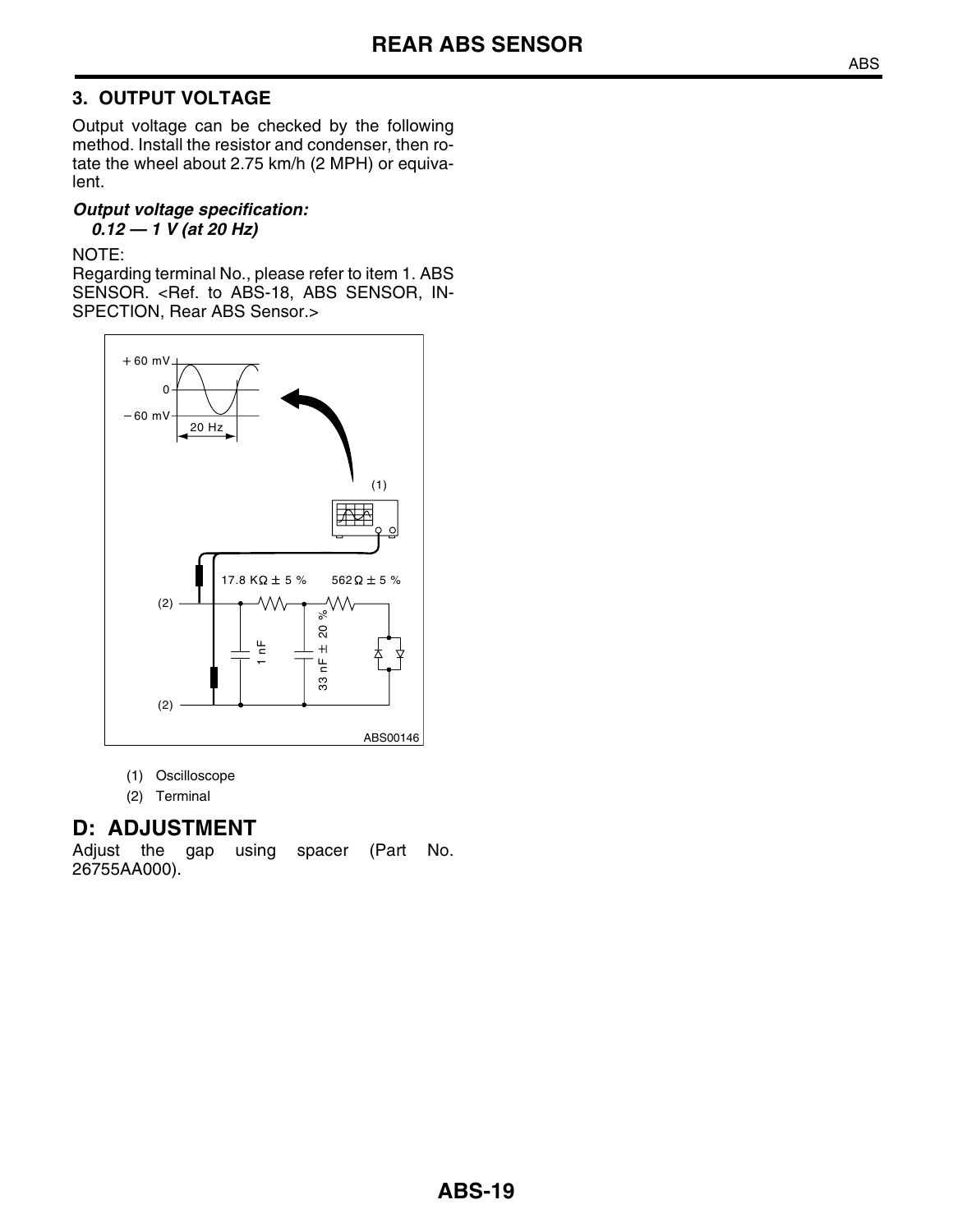## <span id="page-19-0"></span>**6. Front Tone Wheel**

## **A: REMOVAL**

Refer to Front Drive Shaft, because front tone wheel is integrated with front drive shaft. <Ref. to DS-31, REMOVAL, Front Drive Shaft.>

## **B: INSTALLATION**

Refer to Front Drive Shaft, because front tone wheel is integrated with front drive shaft. <Ref. to DS-32, INSTALLATION, Front Drive Shaft.>

## **C: INSPECTION**

Visually check the tone wheel's teeth (44 pieces) for cracks or dents. If necessary, replace the tone wheel with a new one.

#### NOTE:

Replace the BJ assembly with a new one as a single unit if there are any defects found on tone wheel is unitized with BJ assembly of drive shaft.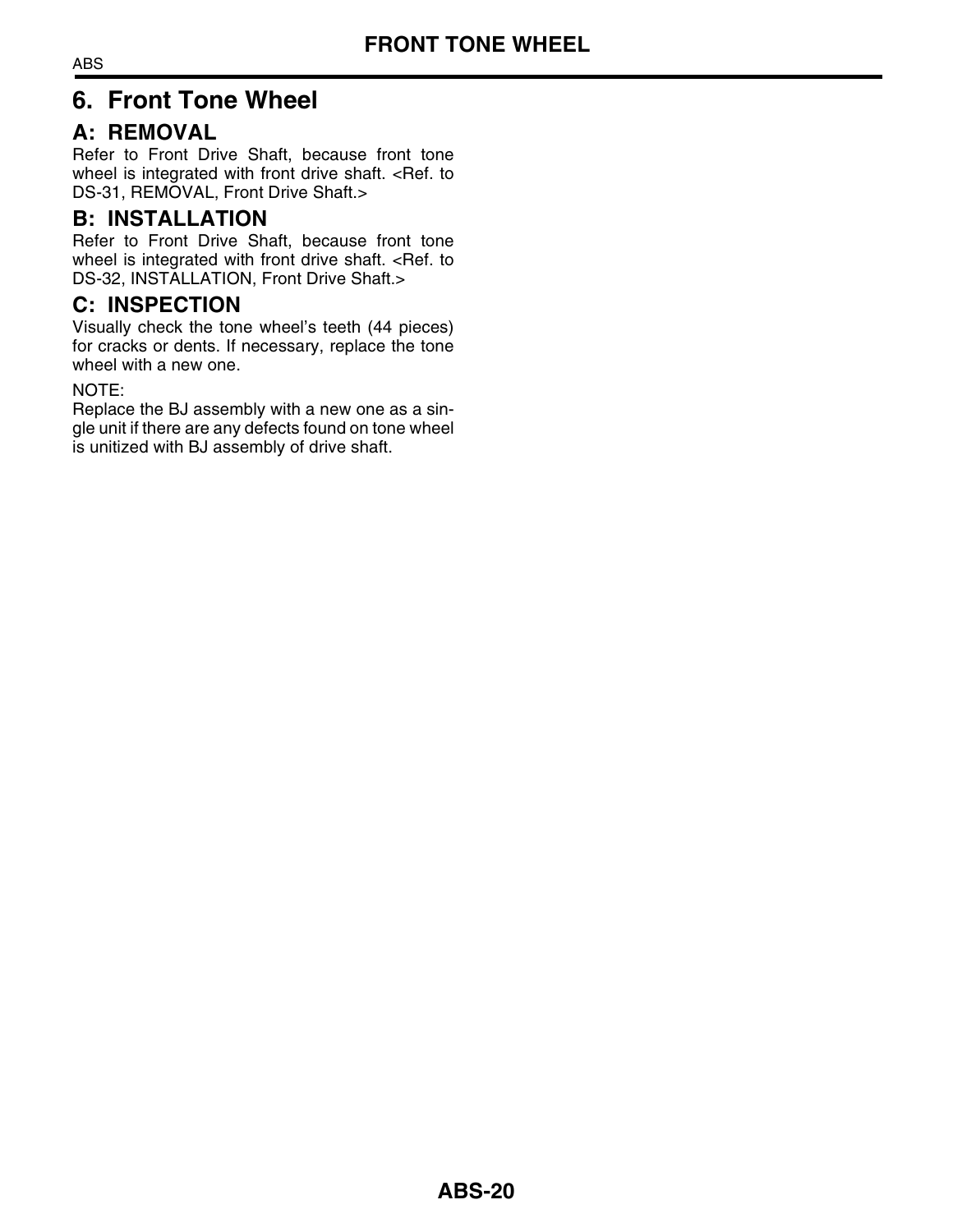## <span id="page-20-0"></span>**7. Rear Tone Wheel**

## **A: REMOVAL**

Refer to Rear Axle, because the rear tone wheel is installed to rear hub. <Ref. to DS-23, REMOVAL, Rear Axle.>

## **B: INSTALLATION**

Refer to Rear Axle, because the rear tone wheel is installed to rear hub. <Ref. to DS-26, INSTALLA-TION, Rear Axle.>

## **C: INSPECTION**

Visually check the tone wheel's teeth (44 pieces) for cracks or dents. If necessary, replace the tone wheel with a new one.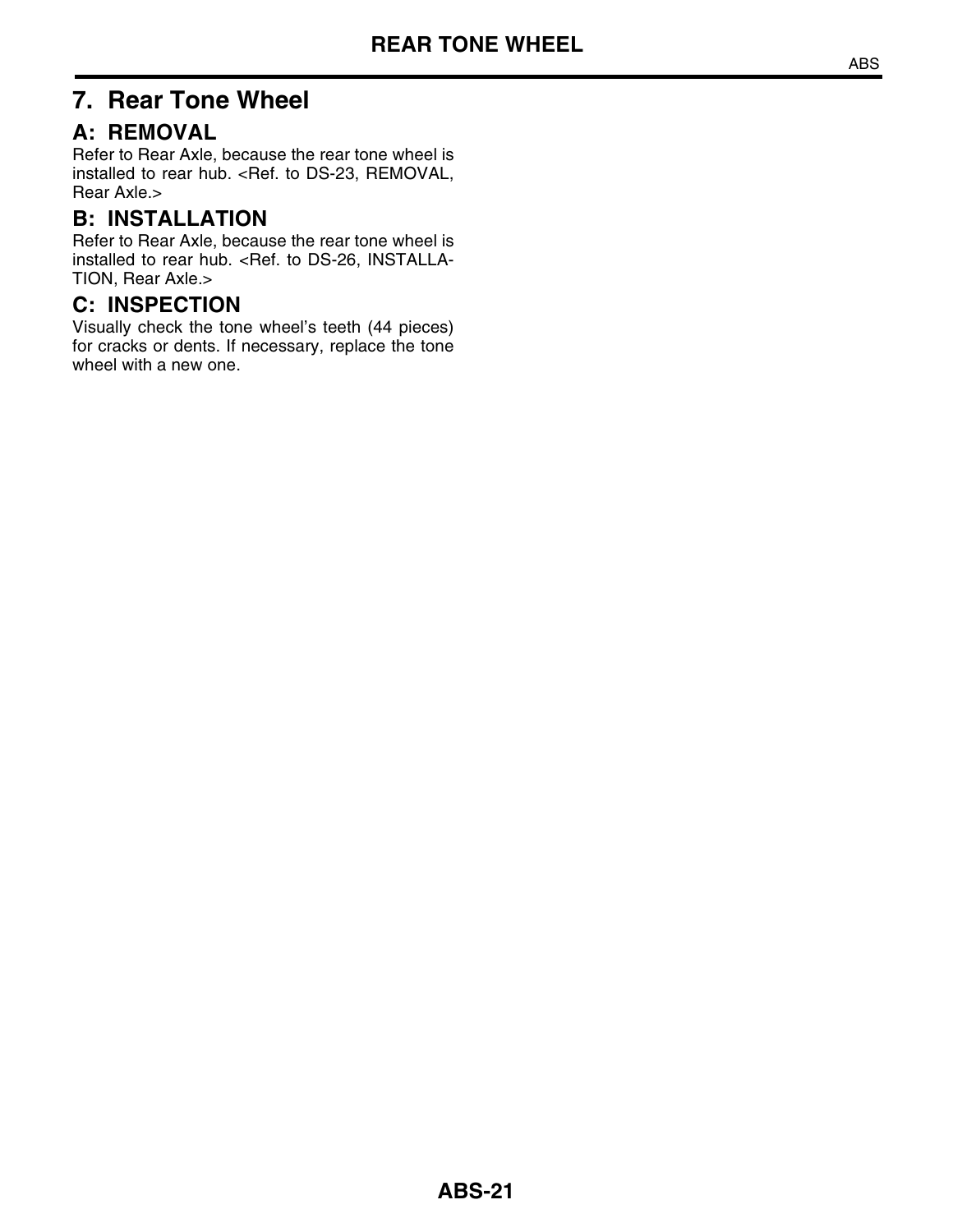## <span id="page-21-0"></span>**8. G Sensor**

## **A: REMOVAL**

1) Disconnect the ground cable from battery.

2) Remove the console cover.

<Ref. to EI-39, Console Box.>

3) Disconnect the connector from G sensor.

4) Remove the G sensor from body.

#### **CAUTION:**

**• Do not drop or bump the G sensor.**

**• G sensor and the bracket are integrated into**

**one unit. Therefore, do not disassemble it.**



## **B: INSTALLATION**

1) Install in the reverse order of removal.

#### **CAUTION:**

**Do not drop or bump the G sensor.**

#### *Tightening torque:*

*18 N·m (1.8 kgf-m, 13.0 ft-lb)*